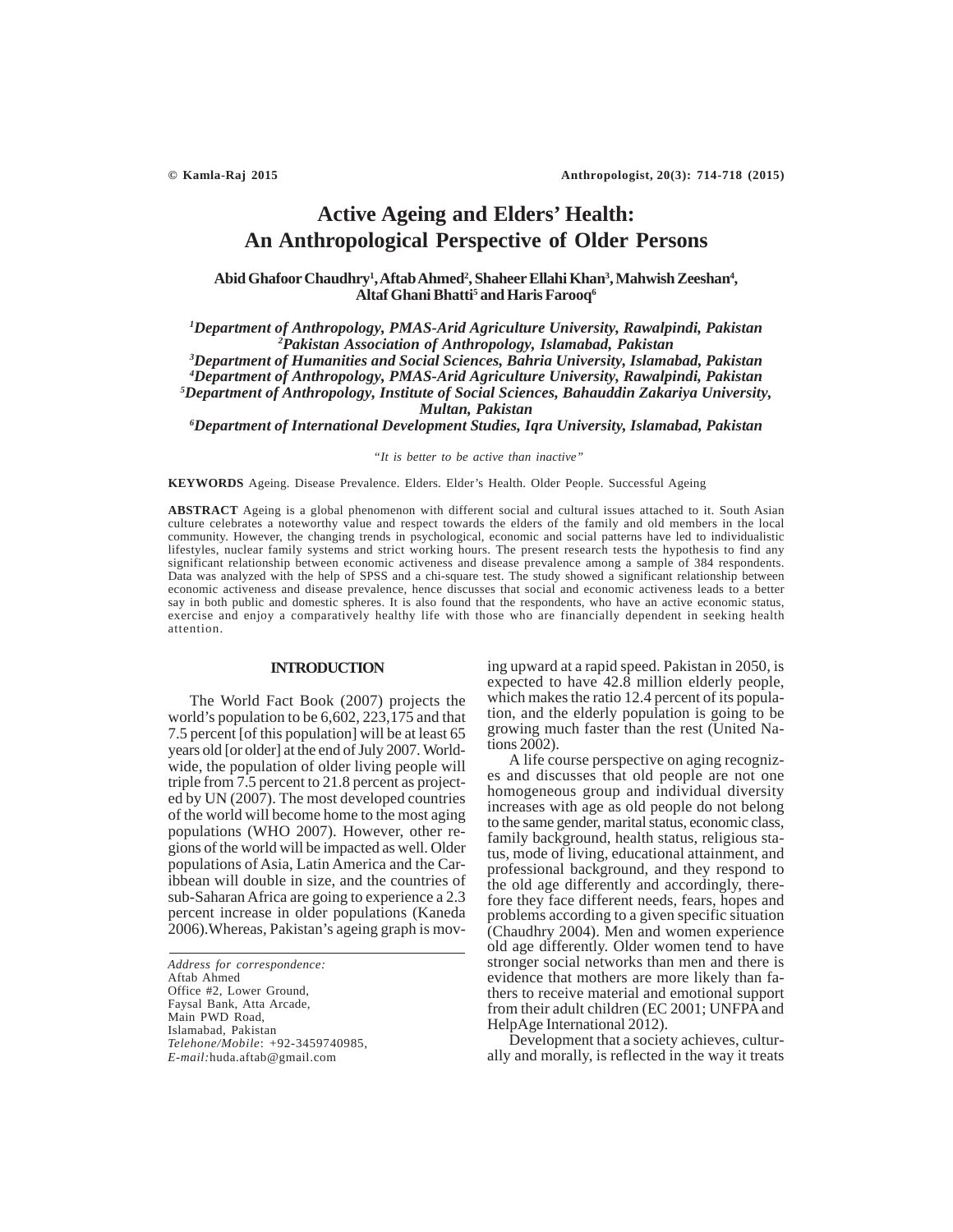its respective elders and older people (Schoeni 1992). Before industrialization or modernization, the traditional and cultural society gave respect to the old age members by giving them responsible leadership roles and an authoritative decision-making status, keeping in view their vast experience and knowledge both in secular and sacred dimensions (Phua 2000).

There are now trends to differentiate between age brackets such that middle age has become recognized as a distinctive phase and, increasingly there is a trend to differentiate between the 'young' elderly (those aged between 65 and 74 years) and the 'old' elderly (those aged above 75 years). There is also a distinction between the 'third age' (those aged between 50 and 74 years) and the 'fourth age' (Laslett 1989; Christina 2005).

The psychological attributes and systems are affected by the course of time and have been studied through biological approach of ageing (Kirkwood 1999). The psychological approach focuses on examining and studying personality, mental function and notions of self and identity. The psychologist(s) are interested in studying and examining both differences-behavior between individuals, and changes within individuals with the passage of time (Christina 2005). On the other hand, sociology of ageing is concerned with using sociological perspectives to understand and demystify the dimensions and patterns of ageing. Social gerontology is a discipline with a wide scope concerned with approaching ageing from a variety of social science perspectives in order to achieve a better understanding and knowledge of ageing and old age (Estes et al. 2004).

Keeping in view the above-mentioned literature, it is inevitable to plan ageing and also to strategize the different dimensions of it. The impact of ageing thus requires to be studied as to how it is becoming an economic burden on the state and also adding to the public health cost. It is also very important to understand the trends and relationship(s) of ageing especially with the economic status of older people and their respective health conditions by measuring the disease prevalence. For the said purpose, the study narrows down its focus to two basic variables in the older people as given below in the hypothesis.

#### **Hypothesis of Study**

 $H_0$ : There is no significant relationship between the older people's active economic status and disease prevalence.

*H*. There is a significant relationship between the older people's active economic status and disease prevalence.

#### **METHODOLOGY**

The present study was conducted in the urban areas of two administrative units of Rawalpindi city, namely, Rawal Town and Potohar Town. A sample of 384 was interviewed from the respective targeted areas and locales by using the purposive sampling method. Interviewed respondents were fully informed about the research objectives and their consent was taken before their participation in the study. The data collected from the semi-structured interviews was converted to the code plan for data entry and further analysis. Data entry and analysis was completed with the help of SPSS. To check the association between set variables as mentioned in the hypothesis, a chi-square test was applied and the test results were interpreted accordingly. The qualitative debate also added to the quantitative data, hence an in-depth qualitative analysis was also done.

#### **RESULTS**

The study revealed that the age of the respondents reflected different opinions and also understanding and interpretation towards the scope and different dimensions of life and especially the concept of ageing. Most of the respondents (54%) were from the age bracket of 60 to 65 years and were arguing regarding the problems they are facing due to ageing. Most of them shared how hard it is to get engaged in labor friendly tasks or jobs. The respondents also expressed that it is very difficult to cope with the existing pace required in each task, on the other hand, respondents also feared about the mismatch of their skill set to pursue a respected job to secure a better living. Nearly all of the respondents, though they belong from urban areas, were agitated by the upcoming competition in the market especially when the new skill set muscles with their old methods and leaves an option to discard the older people, hence creating a suffocating economic trap for them.

The study showed that around 238 older respondents were predominantly engaged in other types of laborious professions rather than any regular or secured job, which adds to the frustra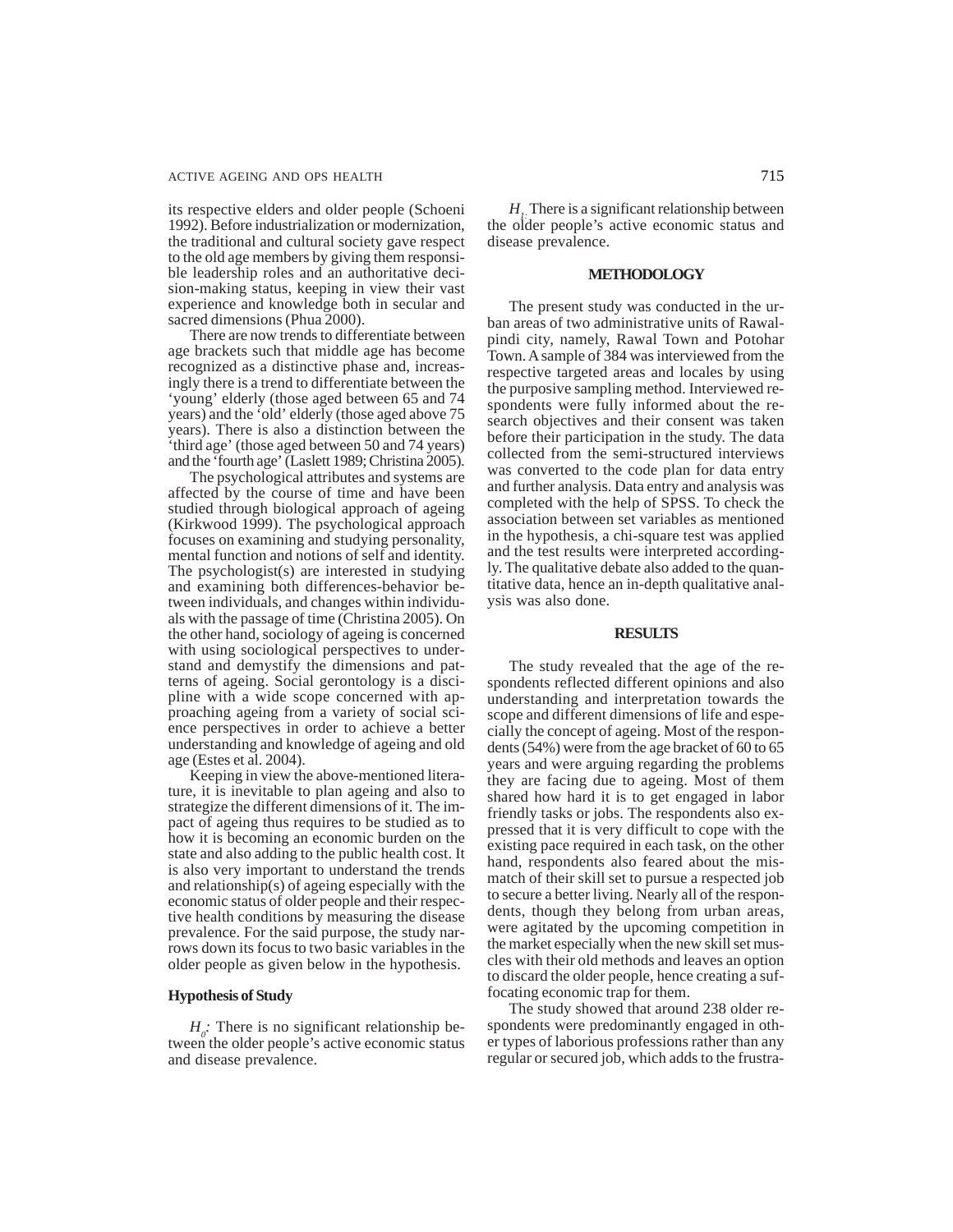tion and anger not just towards their domestic chores but also towards the society. One of the respondents emotionally mentioned that, "is that all we get at the end of our lives? To live under economic and psychological depression? Serving has not equaled the score".

It is evident from the data that the formal economy is somehow less flexible towards giving or providing opportunities for older people of the society leaving them with fewer options to explore economic activity in the informal sectors with a lesser bargain. On the other hand, the mounting standards of competition and skills usually pressurize the older people of the society resulting in having no or less negotiation towards any economic increments or other benefits. The race of having better soft skills and technical knowledge also adds to the pressure on older people seeking better economic opportunities, especially after retirement.

Table 1 depicts the current economic status of the respondents. It sadly shows that 57.6 percent of the older people are economically inactive in the current phase of their lives, on the other hand 42.4 percent were those who argued that they are economically active in various professions discussed in the above paragraph. The economic activeness celebrates better, say, in both public and domestic spheres, it also adds in exercising the domestic authority towards different decisions and budget allocation for certain requirements and needs both social and medical in their respective nature.

| Table 1: Economic activeness |  |  |  |  |
|------------------------------|--|--|--|--|
|------------------------------|--|--|--|--|

| Frequency | Percent |  |
|-----------|---------|--|
| 163       | 42.4    |  |
| 22.1      | 57.6    |  |
| 384       | 100.0   |  |
|           |         |  |

The study also discovered an interesting relationship between economic activeness and disease prevalence. It was found that respondents who are able to earn or are active in dealing with their finances have a less or low risk of disease prevalence. The capacity to harness a long, healthy life is indeed based on the level of affordability towards better nutrition, education and access to health services.

On the other hand, respondents especially those from older age brackets, have certain problems in getting proper medical treatment and achieving required nutritional values to fight or resist disease. The economic dependence leads to an altogether different picture of dependence on children or other charities creating a hostile environment within the household by bisecting the domestic budget for the elders' medical treatment. The economic dependence as compared to activeness leaves a narrow space for decision-making within the domestic issues and budget allocation towards required issues, but cultural values and older age is treated with respect and care. Even if there are issues, the cultural importance of elders within domestic sphere still holds the authority of influencing different decisions. Therefore, economic activeness is not the only case in achieving a long healthy life, dependence on the other hand, has different cultural interpretations and usually taken as responsibility of the children and off springs for elders. The individual freedom coupled with inflation and tight work rhythms leads to stress and tension among the young who are financially active and inactive elder members of the household. It is worth mentioning that inactive respondents tend to have greater exposure towards different diseases especially hypertension, heart problems and diabetes as compared to the respondents who have a greater control and liberty towards their economic activity.

From Table 2, it can be seen that the *p* value is less than our confidence level (that is in generally 5%), so  $H_0$  is rejected by the researchers and it is concluded that there is a significant relationship between an active economic status and elder's health as discussed below.

**Table 2: Chi-square test**

|                                 | Value               | df | Asymp. Sig.<br>$(2-sided)$ |
|---------------------------------|---------------------|----|----------------------------|
| Pearson Chi-Square              | $20.005^{\text{a}}$ |    | .003                       |
| Likelihood ratio                | 20.128              | 6  | .003                       |
| Linear-by-Linear<br>Association | 9.953               |    | .002                       |
| N of valid cases                | 384                 |    |                            |

a. 0 cells (0.0%) have expected count less than 5.

#### **DISCUSSION**

It was found that older people have a better tendency to resist the disease prevalence if they achieve economic activeness as compared to those who are financially dependent and exer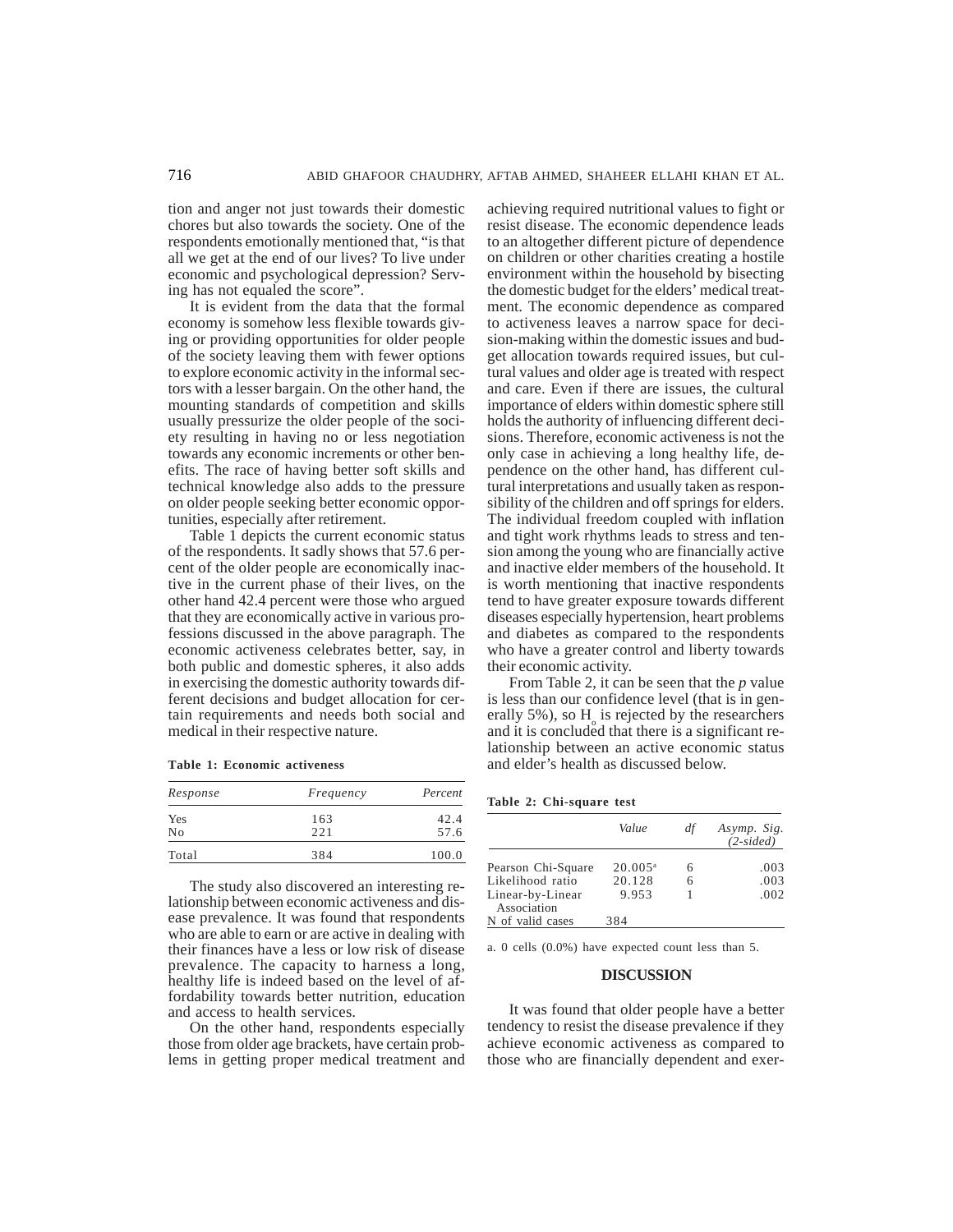cise less authority in different domestic decisions and having proper medical and social attention. The disease burden in the elderly is high and some data is available regarding common diseases in the elderly but by and large most numbers are observational. The population census of Pakistan from 1998 cites a twenty eight percent disability rate of people aged 60 and older. Disability was defined as crippled status, deafness, blindness and mental retardation. One study identified hypertension, diabetes and arthritis as the most common illnesses in the elderly population of Pakistan (Zafar et al. 2006).

As clear from the results of chi-square,  $H_1$ was rejected, which means that there is a significant relationship between economic status and disease prevalence. The economic activity itself leads to better networking and having different social circles. Consequentially, an older person would exercise better authority and range of options in a quest for a more healthy life. Having a better say in both domestic and public spheres stands firmly with the activeness in cultivating finance and social networking. Hence, an aged person will have a better say in most of the social dimensions if that person has an active economic background. The elderly in Pakistan are increasingly being afflicted by 'diseases of affluence', which are precipitated by the sedentary urban lifestyles associated with 'modernization'. However, alongside, the growing epidemic of non-communicable chronic illnesses is a persistent force of ill health from communicable disease. Tuberculosis and viral hepatitis are still major causes of death amongst the elderly (Government of Pakistan 2002).

In the activity theory perspective by Havighurst (1953), there is an assumption that activity is vital to wellbeing. Stress is placed on the importance of older people being dynamic and active participants in the world around them. According to this concept, the successful achievement of each task leads to happiness and better chances of success with later tasks. It is assumed that all older people have the same psychological and social needs, and preferences which emphasizes that well-being and life satisfaction, defined as 'successful ageing', are reflected in old age by the extent to which the individual is able to remain involved in the social context, for example, to maintain social roles and relationships. This theory assumes that the degree of subjective satisfaction achieved depends on the activeness of the individual.

#### **CONCLUSION**

Ageing is considered as one of the important and well-identified phenomenon highlighted simultaneously by medical and social sciences contemporary research around the world. Ageing is not only considered a significant variable to study social patterns but also an important factor to be addressed while designing and constructing progressive society.

Every culture has its own traditions, values, norms and belief systems to support, diffuse and construct institutions at the societal and individual levels. In Asian continents, especially in Indo-Pak, elders are respected not only within domestic spheres but also at the communal level. It is still a common practice to show respect towards elders, and families are considered willing to share a social life with them vis-à-vis situation from western societies, which reflects and exercises individual freedom at large. Pakistan's cultural norms and values are indeed under the influence of a dominating modern relationship with global markets and tools implementing and expanding globalization. Hence trends are changing in different societal pockets of South Asia especially with reference to Pakistan, regarding the elder's life and their respective status of participation in different walks of life.

The results of the current study with reference to the activity theory of ageing explain the situation of active ageing, which is persistent among those who are actively participating in their economic roles and their daily routine. The soul theme of the activity theory is based on three assumptions: "it is better to be active than inactive", "it is better to be happy than unhappy" and "the older persons are the best judge of their success". In reference to the activity theory we might conclude that in the present research those people who are still active or had and have a healthy economic background enjoy better and active ageing as compared to the old people who are economically dependent.

### **RECOMMENDATIONS**

The study clearly confirms a critical relationship between the social and economic activeness with long and healthy life to fight and resist the diseases. It is recommended to provide old age benefits regardless of their class, gender or creed to help support elders of the society towards a socially and medically healthy ageing.